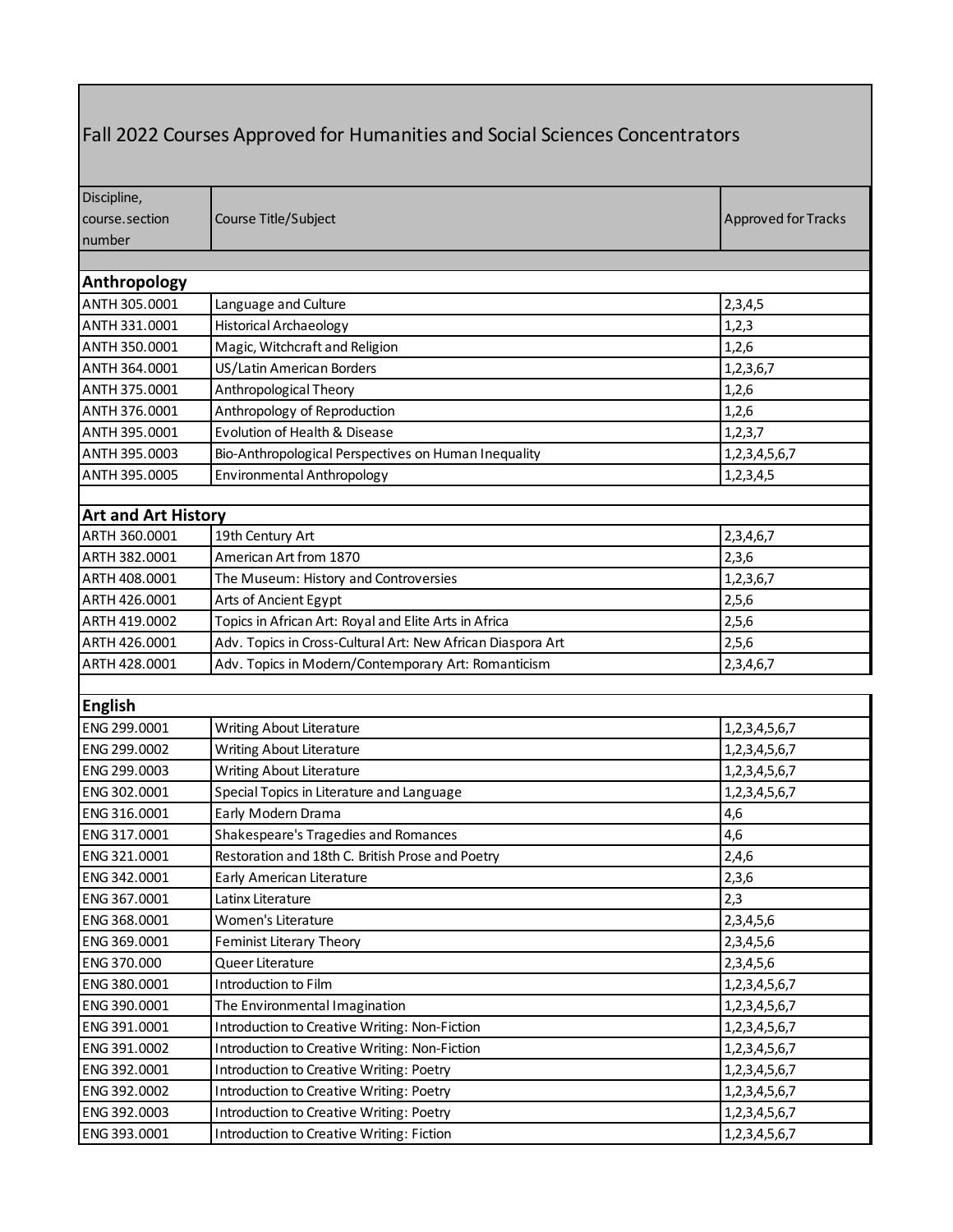| ENG 407.0001                             | Advanced Studies in American American Lit                                | 2,3              |
|------------------------------------------|--------------------------------------------------------------------------|------------------|
|                                          |                                                                          |                  |
| Geography                                |                                                                          |                  |
| GEOG 308.0001                            | Environment, Nature and Society                                          | 1,2,6            |
| GEOG 308.0002                            | Environment, Nature and Society                                          | 1,2,6            |
| GEOG 323.0001                            | The Geog. of Human Genetics, Infectious Disease and Diet                 | 1,2,3,4,5,6,7    |
| GEOG 334.0001                            | Geography of East and Southeast Asia                                     | 1,5              |
| GEOG 344.0001                            | Globalization and Development                                            | 1, 2, 3, 4, 5, 7 |
| GEOG 350.0001                            | Topics in Geography: Feminist Geography                                  | 2, 3, 4, 5, 6, 7 |
| GEOG 375.0001                            | Political Geography                                                      | 1,2,3,4,5,6,7    |
| GEOG 377.0001                            | Feminist Geography                                                       | 2,3,4,5,6        |
|                                          |                                                                          |                  |
| <b>History</b>                           |                                                                          |                  |
| HIST 302.0001                            | Plazas, Protests and Processions: An Urban History of the Americas       | 1,2,3,6          |
| HIST 303.0001                            | VA's Place in #VastEarlyAmerica                                          | 1,2,3,6          |
| HIST 307.0001                            | The Trans-Atlantic Slave Trade                                           | 1,2,3,4,5,6      |
| HIST 314.0001                            | Plagues Saints and Empires: The World Before 500                         | 1,2,3,4,5,6      |
| HIST 331.0001                            | Our Better Agels?: The World History of Violence                         | 1,2,3,4,5,6      |
| HIST 332.0001                            | History of Twentieth Century Spain                                       | 2,4,             |
| HIST 337.0001                            | The Premodern Middle East: Themes and Intersections                      | 2,4,5            |
| HIST 341.0001                            | Themes World History: France- Religious Wars to Revolution               | 1,2,3,4,5,6      |
| HIST 351.0001                            | War in Afghanistan: Local and Global Perspectives                        | 1,2,3,5,6        |
| HIST 374.0001                            | The Southern Plantation: Race, Space and Gender in an American Landscape | 1,2,3,4,6        |
| HIST 378.0001                            | China in the Modern World                                                | 1,2,3,5,6        |
| HIST 385.0001                            | The Russian Empire                                                       | 2,3,4,5,6        |
| HIST 388.0001                            | Germany Since1871                                                        | 2,3,4,5          |
| HIST 397.0001                            | US Military History                                                      | 1,2,3,6,7        |
| HIST 408.0001                            | The Museum: History and Controversies                                    | 1,2,3,6,7        |
| HIST 422.0001                            | United States History, 1789-1848                                         | 1,2,3,6,7        |
| HIST 493.0001                            | <b>Historic Preservation</b>                                             | 1,2,3,6,7        |
|                                          |                                                                          |                  |
| <b>Interdisciplinary Liberal Studies</b> |                                                                          |                  |
| IDLS 381.0001                            | Environmental Thought and Activism                                       | 1,2,3,4,5,6,7    |
|                                          |                                                                          |                  |
| <b>Music</b>                             |                                                                          |                  |
| MUS 356.0001                             | History of Jazz in America                                               | 2,3              |
| MUS 357.0001                             | Music Theatre History and Analysis                                       | 2, 3, 4, 5, 6, 7 |
| MUS 373.0001<br>MUS 375.0001             | Music History Antiquity (c.1700)                                         | 3,4              |
|                                          | Music History c. 1850-Present                                            | 3,4              |
| Philosophy                               |                                                                          |                  |
| PHIL 330.0001                            | Moral Theory                                                             | 6                |
| PHIL 340.0001                            | Ancient Greek Philosophy                                                 | 4,6              |
| PHIL 341.0001                            | Modern Philosophy                                                        | 6                |
| PHIL 370.0001                            | American Philosophy                                                      | 1,2,3,6,7        |
| PHIL 390.0001                            | Special Topics in Philosophy: Gender, Race and Class                     | 1,2,34,5,6       |
| PHIL 396.0001                            | Philosophy of Space and Time                                             | 6                |
|                                          |                                                                          |                  |
| <b>Psychology</b>                        |                                                                          |                  |
| PSYC 310.0001                            | The Psychology of Women and Gender                                       | 2,6              |
|                                          |                                                                          |                  |